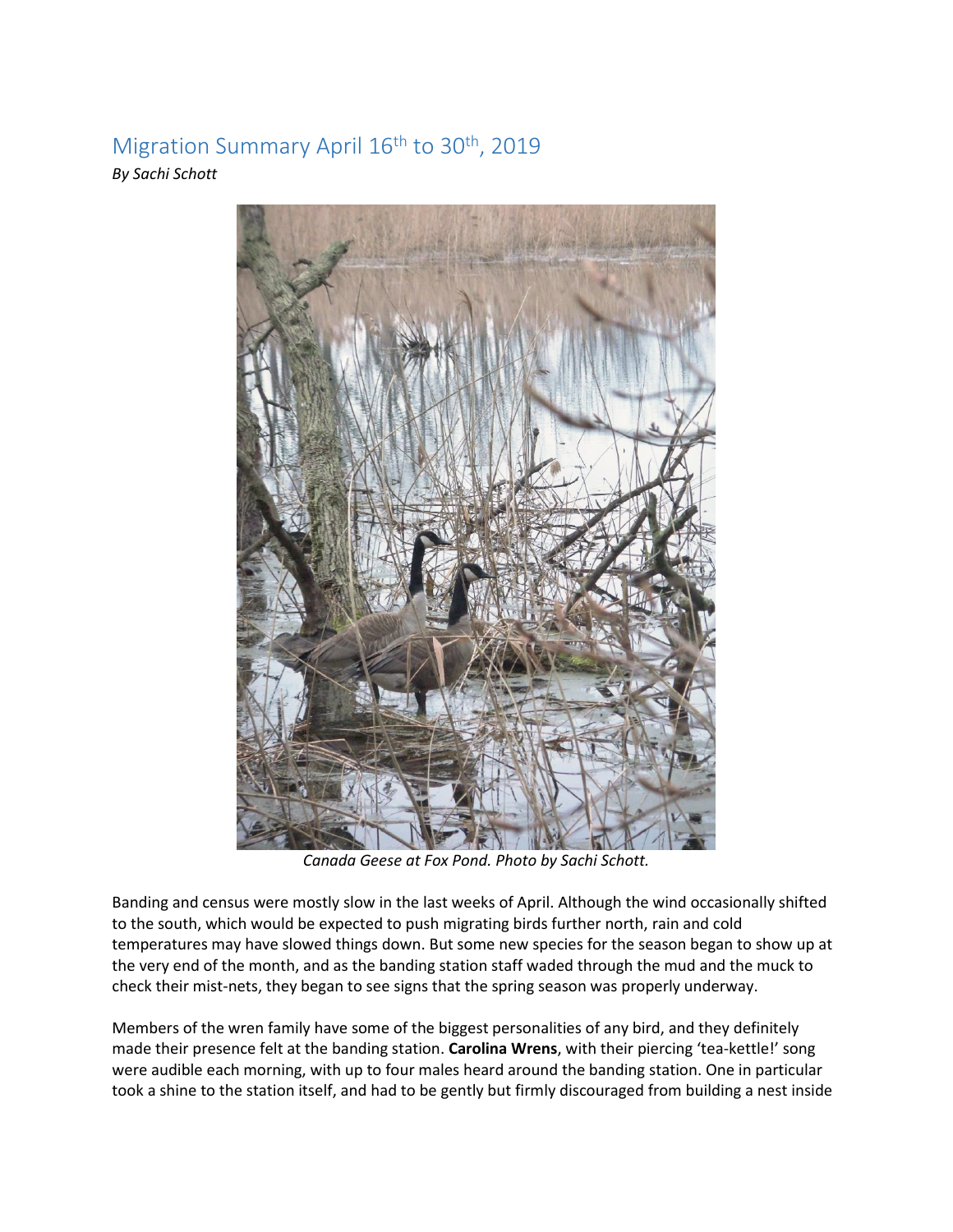the chute that PIBO's banders use to release the banded birds. The first **House Wrens** of the season were heard on April 23<sup>rd</sup> and immediately became engaged in fierce and energetic vocal contests, as at least two males have set up territories within the netting area.

The House Wrens aren't the only bird species at Fish Point to be feeling their oats these days. One male **American Robin** chased another straight into one net, and another contained two male **Yellow-shafted Flickers**, looking very shame-faced (or so we imagined). The **Canada Geese** in Fox Pond are mostly paired off, and have been vehement in driving off attempted intruders. At the banding station, numerous **Tree Swallows** have been busy house-hunting, investigating old woodpecker holes and other natural cavities as they look for a good place to build their nests. And on April 22nd, two **Yellow-bellied Sapsuckers** were seen with their heads close together, murmuring sweet nothings – at least, until the female pecked the male hard on the head, and flew off. The course of true love, et cetera!

Pelee Island experienced several days of unsettled weather in the end of April, one consequence of which was daily sightings of hundreds of swallows of various species at Fish Point. Thunderstorms and rainy weather seem to drive these species down to ground-level, perhaps in pursuit of the flying insects they feed on, and from April 28<sup>th</sup> to 30<sup>th</sup> large flocks of them were seen in Fox Pond and on the west beach. **Tree Swallows**, **Barn Swallows**, and **Bank Swallows** were all counted in large numbers, though which species was the most common varied from day to day. Dozens of them would sweep back and forth above the waters of the lake before suddenly deciding *en masse* to settle down and perch on the phragmites in Fox Pond or on some spindly piece of driftwood on the beach, chattering to one another and jostling their near neighbours, before another whim would seize them and they would fly off once again. **Purple Martins**, a larger cousin of the swallows, were seen on census only rarely, but they are by now a well-established sight on the many Purple Martin houses that dot Pelee Island. The first **Chimney**  Swift of the season (another aerial insectivore) was seen above Fox Pond on April 30<sup>th</sup>.

Pickings of warblers were slim in April, with only **Myrtle Warblers** and **Western Palm Warblers** being seen with any consistency – plus a rather early sighting of a single **Black-and-white Warbler** on April 19th. On April 30th, though, the three-part song of a **Northern Waterthrush** was heard in the netting area first thing in the morning; and then, later on in the day, the season's first **Nashville Warbler** was seen in a flock of **Ruby-crowned Kinglets**, along with a **Black-throated Green Warbler**. Meager though the diversity of this little group was, it was the first time that anything close to a mixed flock of warblers had been seen this spring – a hopeful herald for the month to come.

## //

In other migrant news, a **Green Darner** dragonfly was seen zipping around the banding station on April  $17<sup>th</sup>$ . This migratory species is perhaps the earliest dragonfly species to be see in Ontario each spring, and this individual would have hatched in the southern United States, Mexico or the Caribbean in February or March before flying north to Canada. It will breed here, and then its offspring will be the progenitors of the generation that will journey south in the fall, in a multi-part, multi-generational migratory journey similar to that of the Monarch Butterfly.

## //

STATION UPDATE: PIBO's banding station is currently operating under reduced hours due to a staffing shortage. For the time being, it will be open to visitors only from approximately 9 a.m. to 12 p.m. We apologize for any inconvenience.